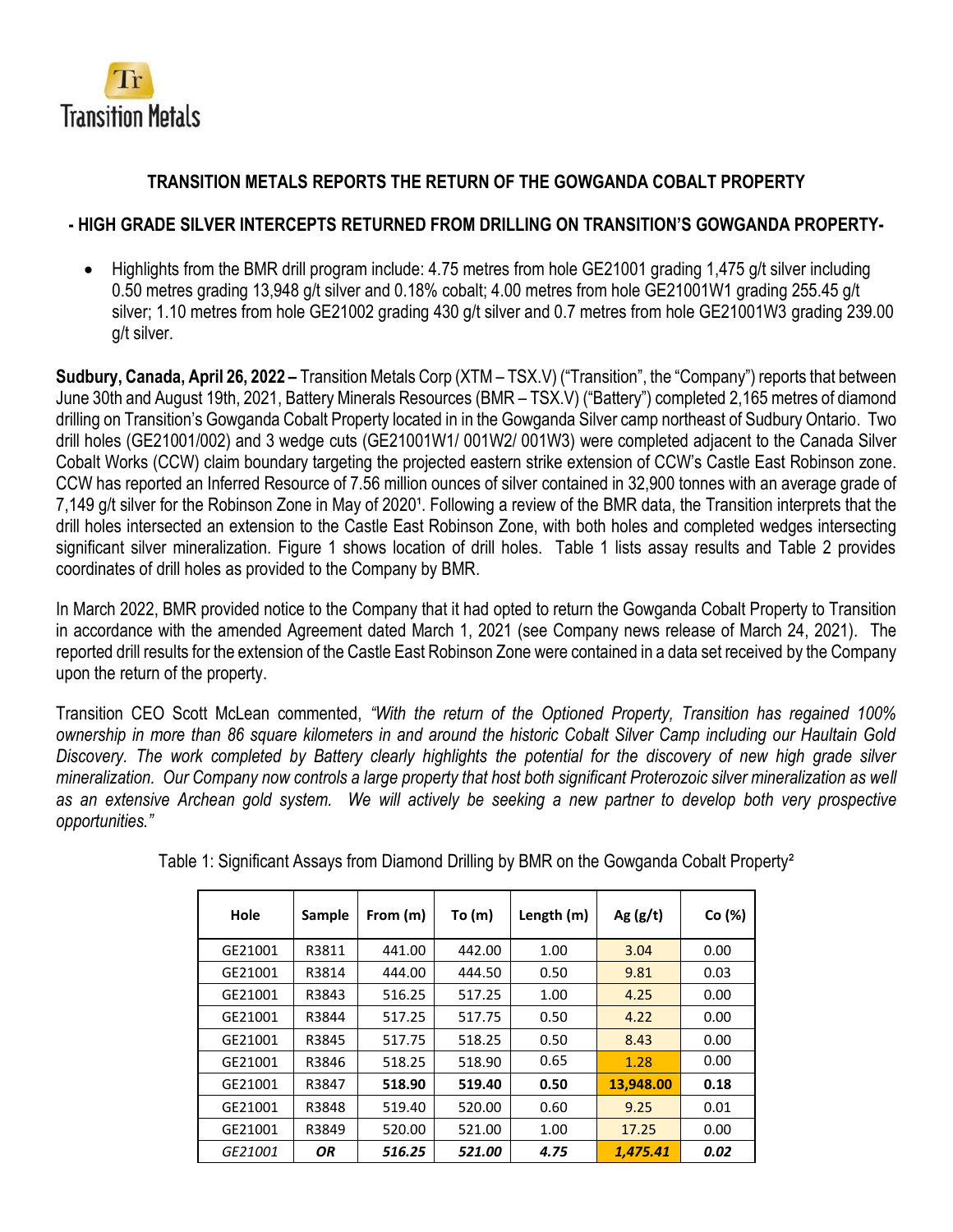| GE21001   | R3852 | 549.75 | 550.25 | 0.50 | 13.45  | 0.03 |
|-----------|-------|--------|--------|------|--------|------|
| GE21001W1 | R3944 | 429.00 | 430.00 | 1.00 | 5.32   | 0.01 |
| GE21001W1 | R3945 | 430.00 | 431.00 | 1.00 | 5.52   | 0.01 |
| GE21001W1 | R3949 | 455.90 | 456.40 | 0.50 | 31.20  | 0.05 |
| GE21001W1 | R3952 | 468.00 | 469.00 | 1.00 | 2.63   | 0.00 |
| GE21001W1 | R3953 | 469.00 | 470.00 | 1.00 | 401.00 | 0.00 |
| GE21001W1 | R3955 | 470.00 | 470.50 | 0.50 | 390.00 | 0.00 |
| GE21001W1 | R3957 | 470.50 | 471.00 | 0.50 | 550.00 | 0.00 |
| GE21001W1 | R3959 | 471.00 | 472.00 | 1.00 | 88.40  | 0.00 |
| GE21001W1 | R3962 | 472.00 | 473.00 | 1.00 | 62.40  | 0.01 |
| GE21001W1 | OR    | 469.00 | 473.00 | 4.00 | 255.45 | 0.00 |
| GE21001W1 | R3988 | 564.00 | 564.60 | 0.60 | 8.92   | 0.08 |
| GE21001W3 | 19068 | 424.00 | 425.00 | 1.00 | 3.92   | 0.01 |
| GE21001W3 | 19069 | 425.00 | 426.00 | 1.00 | 4.70   | 0.01 |
| GE21001W3 | 19078 | 441.65 | 442.15 | 0.50 | 15.25  | 0.37 |
| GE21001W3 | 19085 | 458.00 | 459.00 | 1.00 | 3.05   | 0.01 |
| GE21001W3 | 19091 | 554.50 | 555.50 | 1.00 | 25.60  | 0.01 |
| GE21001W3 | 19092 | 555.50 | 556.20 | 0.70 | 2.65   | 0.01 |
| GE21001W3 | 19093 | 556.20 | 556.90 | 0.70 | 239.00 | 0.03 |
| GE21001W3 | OR    | 554.50 | 556.90 | 2.40 | 81.15  | 0.02 |
| GE21002   | R3867 | 177.20 | 178.00 | 0.80 | 4.24   | 0.01 |
| GE21002   | R3868 | 193.00 | 194.00 | 1.00 | 8.25   | 0.01 |
| GE21002   | R3898 | 474.30 | 475.40 | 1.10 | 430.00 | 0.01 |
| GE21002   | R3924 | 690.50 | 691.50 | 1.00 | 4.23   | 0.04 |

\*Samples were collected from half sawn lengths of NQ sized drill core. Lengths represent down hole sampling intervals and do not imply a relationship with true width.

| <b>Hole ID</b> | <b>Easting</b> | <b>Northing</b> | azim  | dip      | depth/from-to | footage<br>drilled |
|----------------|----------------|-----------------|-------|----------|---------------|--------------------|
| GE21001        | 521230         | 5279440         | 358   | $-55$    | $0.0 - 613.0$ | 613.00             |
| GE21002        | 521230         | 5279440         | 357   | $-63$    | $0.0 - 703.5$ | 703.50             |
| GE21001W1      | 521230         | 5279440         | 357   | $-54$    | 268.0-582.0   | 314.00             |
| GE21001W2      | 521230         | 5279440         | 0.68  | $-53.19$ | 249.34-417.75 | 168.41             |
| GE21001W3      | 521230         | 5279440         | 359.8 | $-53.2$  | 234.0-600.0   | 366,00             |
| <b>TOTALS</b>  |                |                 |       |          |               | 2164.91            |

Table 2: Summary of the drilling and the collar information²

<sup>1</sup> NI 43-101 Technical Report Mineral Resource Estimate for Castle East, Robinson Zone, Ontario, Canada, May 28, 2020 *[https://canadasilvercobaltworks.com/wp](https://canadasilvercobaltworks.com/wp-content/uploads/2016/11/NI43-101-CCW13JuillMR.pdf)[content/uploads/2016/11/NI43-101-CCW13JuillMR.pdf](https://canadasilvercobaltworks.com/wp-content/uploads/2016/11/NI43-101-CCW13JuillMR.pdf)*

*² Data Source: Assessment Report on Diamond Drilling at the Gowganda BMR/ Transition Project, Gowganda East Target, Haultain Township, Ontario, Canada, November 9, 2021; NDMNRF assessment file 20000020029*

#### **About the Gowganda Gold Project**

The Project is located adjacent to the village of Gowganda, Ontario in Nicol, Haultain, and Van Hise townships, in the Larder Lake Mining District. The project hosts numerous gold occurrences associated with stockwork veins in altered syenite dykes and shears developed in Archean greenstone overlain by Proterozoic sediments of the Cobalt Embayment located south of the Round-Lake Batholith in the south-western part of the prolific Abitibi greenstone belt. Since discovery of the Haultain gold zone by Transition in 2010, programs of Induced Polarization (IP) surveys, soil geochemical sampling, geological mapping, mechanical stripping, channel sampling, trenching and 37 diamond drill holes totaling 4,360 metres have been completed. Assay values returned from channel samples ranged from nil to 3.5 g/t over multi-metre widths up to 97 g/t Au over 0.4 metres.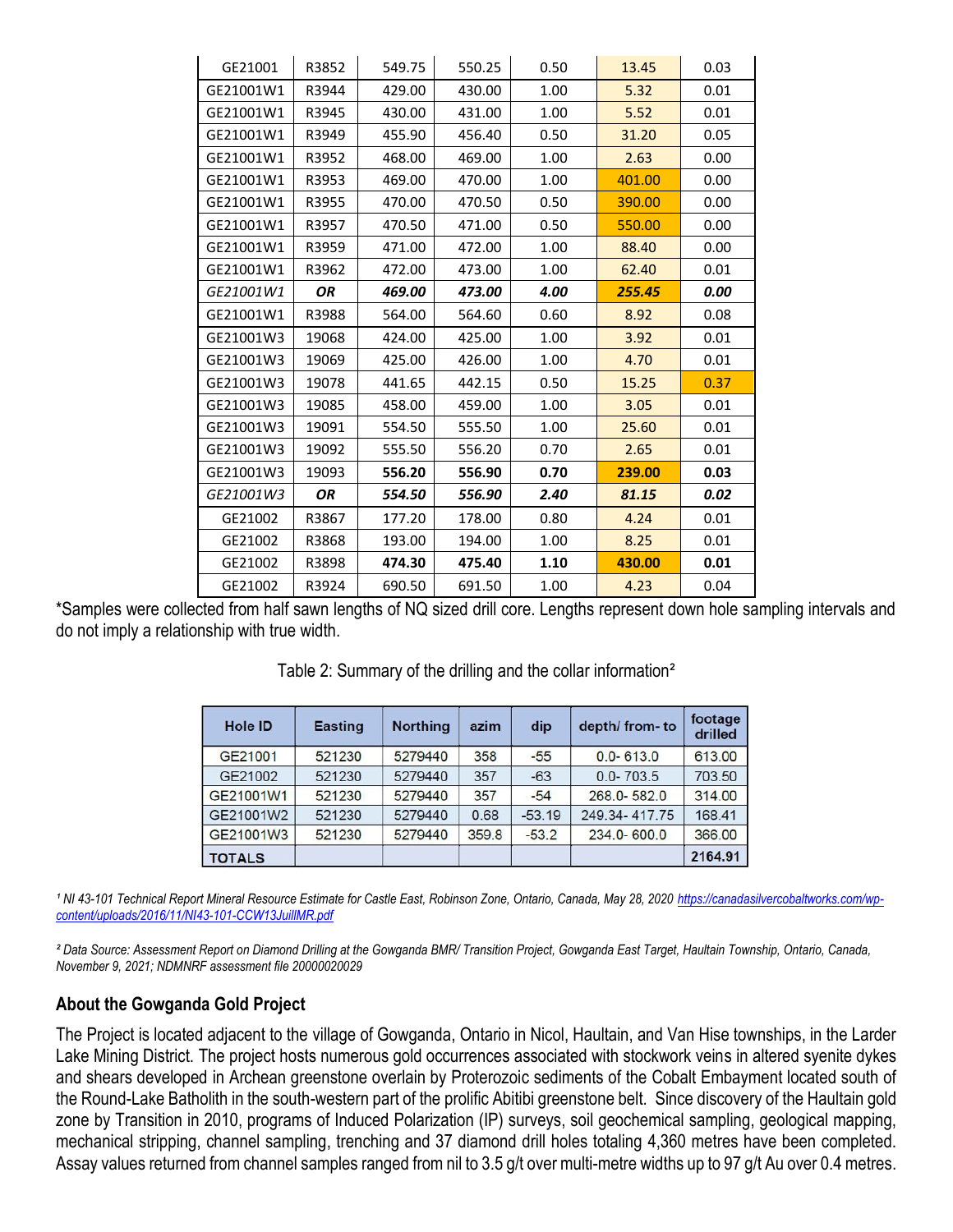Drill intercepts include 2.37 g/t over 7.06 metres and up to 82.5 g/t Au over 0.4 metres (see Transition Metals news release of December 1, 2011). BMR completed 23 holes totaling 2,216 metres testing silver-cobalt mineralization at the Big Four occurrence in 2020 and 20213. Assay values returned from drill core ranged from nil to 9,270 ppm Co, 15.6 g/t Ag, and 5,490 ppm Cu over 0.22 metres with hole GBF21021 intersecting a best value of 0.20% Co from 12.4 m to 13.2 m with 1.35 g/t Ag and 0.44% Cu in a calcite fractured zone.

*<sup>3</sup> Data Source: Report on Continued Diamond Drilling at the Gowganda Transition Gold and Cobalt Project, Big Four Prospect, Haultain Township, Ontario, Canada; December 09, 2021; NDMNRF assessment report 20000019504*

### **Qualified Person**

The technical elements of this press release have been reviewed and approved by Mr. Thomas Hart, P.Geo. (PGO), a Qualified Person as defined under National Instrument 43-101. All analytical work performed by BMR was conducted at ALS Chemex Laboratories with analyses completed in North Vancouver, B.C The quality system used by ALS-Chemex that meets all requirements of International Standards ISO/IEC 17025:2005 and ISO 9001:2015. BMR inserted a core duplicate and standard reference material approximately every 18 samples samples, as well as randomly inserted blank reference materials as part of their QA/QC program. The core from this drill program has not been examined all information relating to drill holes GE21001/002 and wedge cuts GE21001W1/ 001W2/ 001W3 are from the assessment report authored by the BMR geologists1.

### **About Transition Metals Corp**

Transition Metals Corp (XTM -TSX.V) is a Canadian-based, multi-commodity project generator that specializes in converting new exploration ideas into Canadian discoveries in Canada. The award-winning team of geoscientists has extensive exploration experience in established, emerging and historic mining camps and actively develops and tests new ideas for discovering mineralization in places that others have not looked, which often allows the company to acquire properties inexpensively. The team is rigorous in its fieldwork and combines traditional techniques with newer ones to help unearth compelling prospects and drill targets. Transition uses the project generator business model to acquire and advance multiple exploration projects simultaneously, thereby maximizing shareholder exposure to discovery and capital gain. Joint venture partners earn an interest in the projects by funding a portion of higher-risk drilling and exploration, allowing Transition to conserve capital and minimize shareholder's equity dilution. The Company has an expanding portfolio that currently includes more than 25 gold, copper, nickel and platinum group element projects across Canada.

#### **Cautionary Note on Forward-Looking Information**

Except for statements of historical fact contained herein, the information in this news release constitutes "forward-looking information" within the meaning of Canadian securities law. Such forward-looking information may be identified by words such as "plans", "proposes", "estimates", "intends", "expects", "believes", "may", "will" and include without limitation, statements regarding estimated capital and operating costs, expected production timeline, benefits of updated development plans, foreign exchange assumptions and regulatory approvals. There can be no assurance that such statements will prove to be accurate; actual results and future events could differ materially from such statements. Factors that could cause actual results to differ materially include, among others, metal prices, competition, risks inherent in the mining industry, and regulatory risks. Most of these factors are outside the control of the Company. Investors are cautioned not to put undue reliance on forward-looking information. Except as otherwise required by applicable securities statutes or regulation, the Company expressly disclaims any intent or obligation to update publicly forward-looking information, whether as a result of new information, future events or otherwise.

Neither the TSX Venture Exchange nor its Regulation Services Provider (as that term is defined in the policies of the TSX Venture Exchange) accepts responsibility for the adequacy or accuracy of this release.

Further information is available at [www.transitionmetalscorp.com](http://www.transitionmetalscorp.com/) or by contacting:

Scott McLean President and CEO Transition Metals Corp.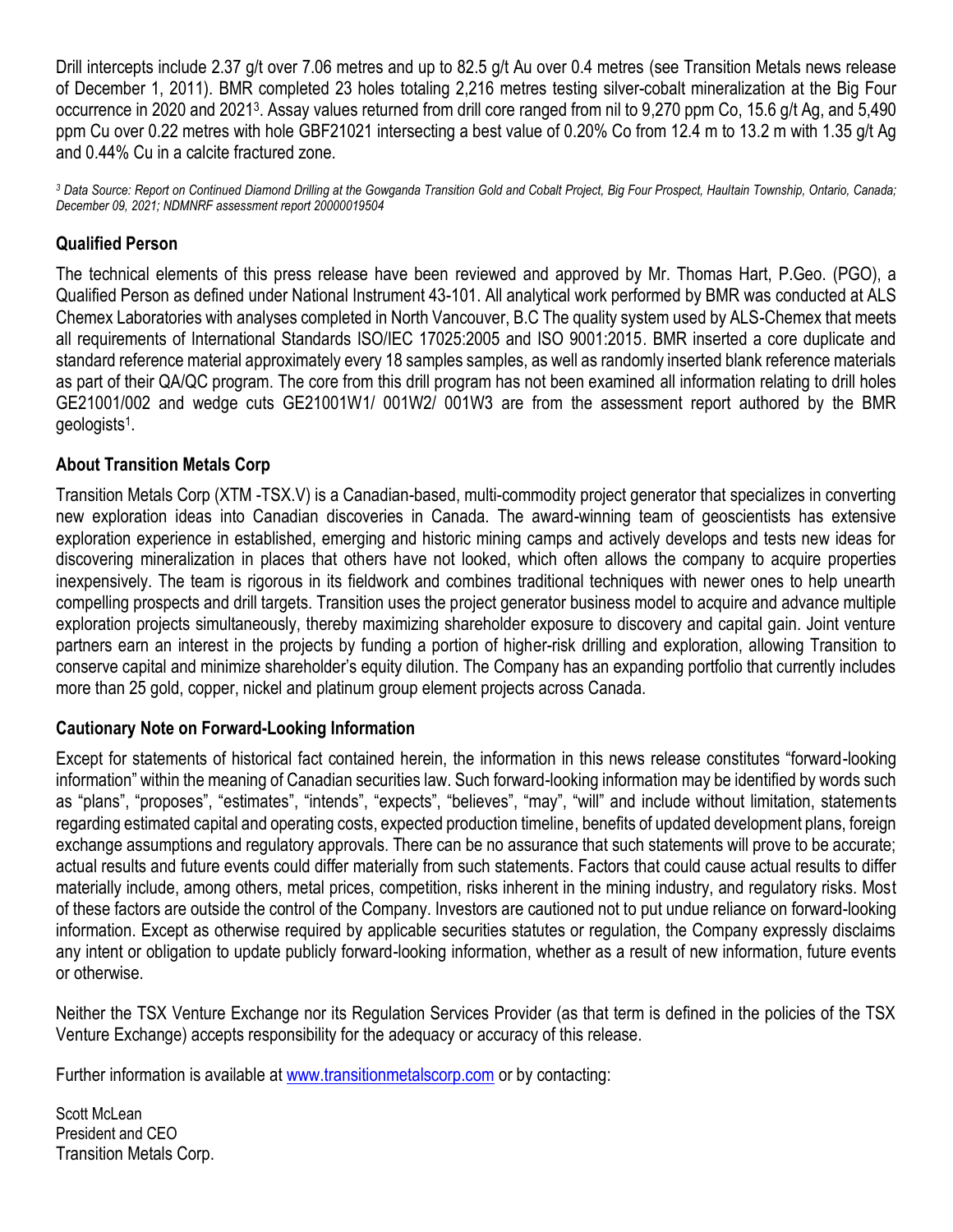Tel: (705) 669-1777